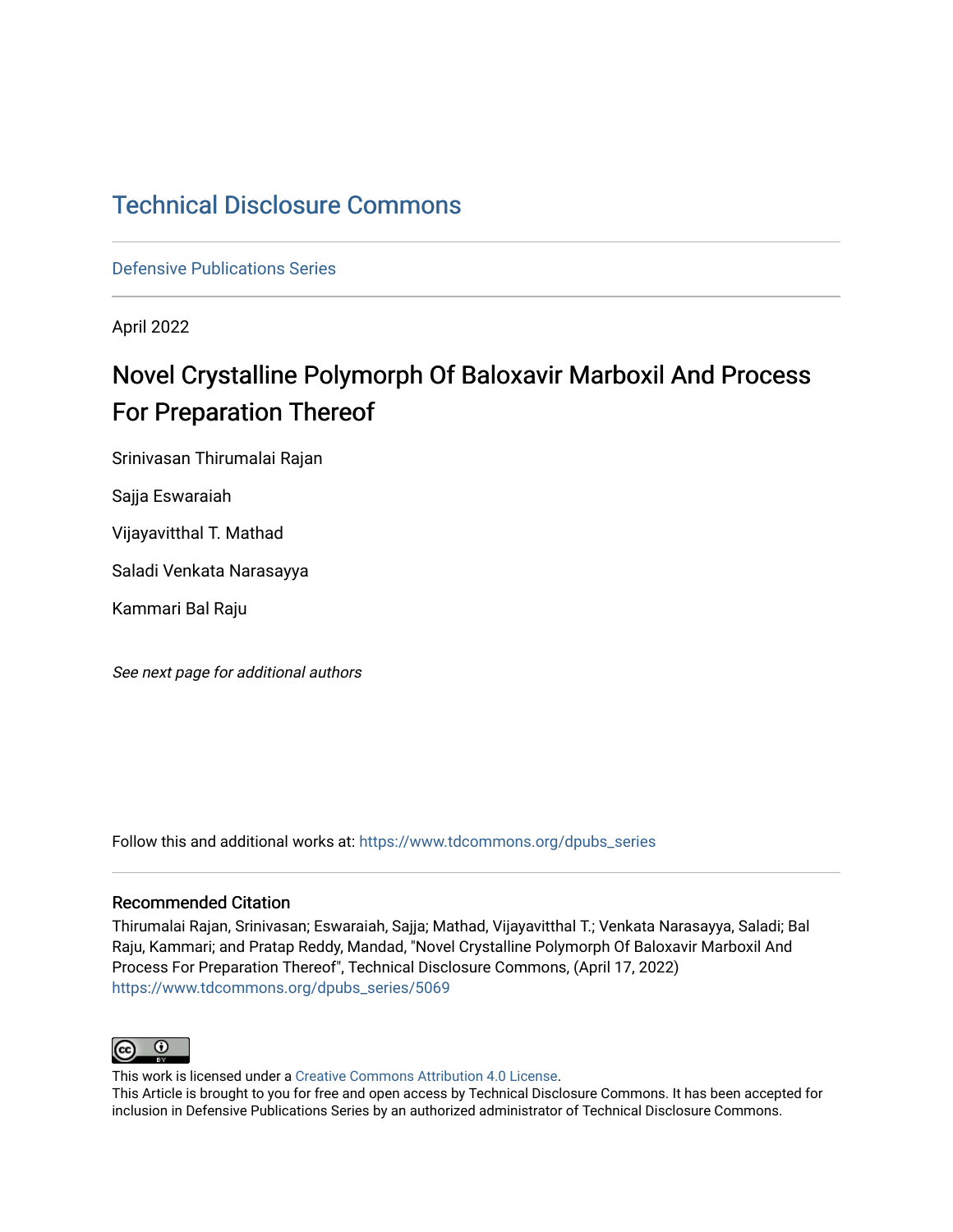## Inventor(s)

Srinivasan Thirumalai Rajan, Sajja Eswaraiah, Vijayavitthal T. Mathad, Saladi Venkata Narasayya, Kammari Bal Raju, and Mandad Pratap Reddy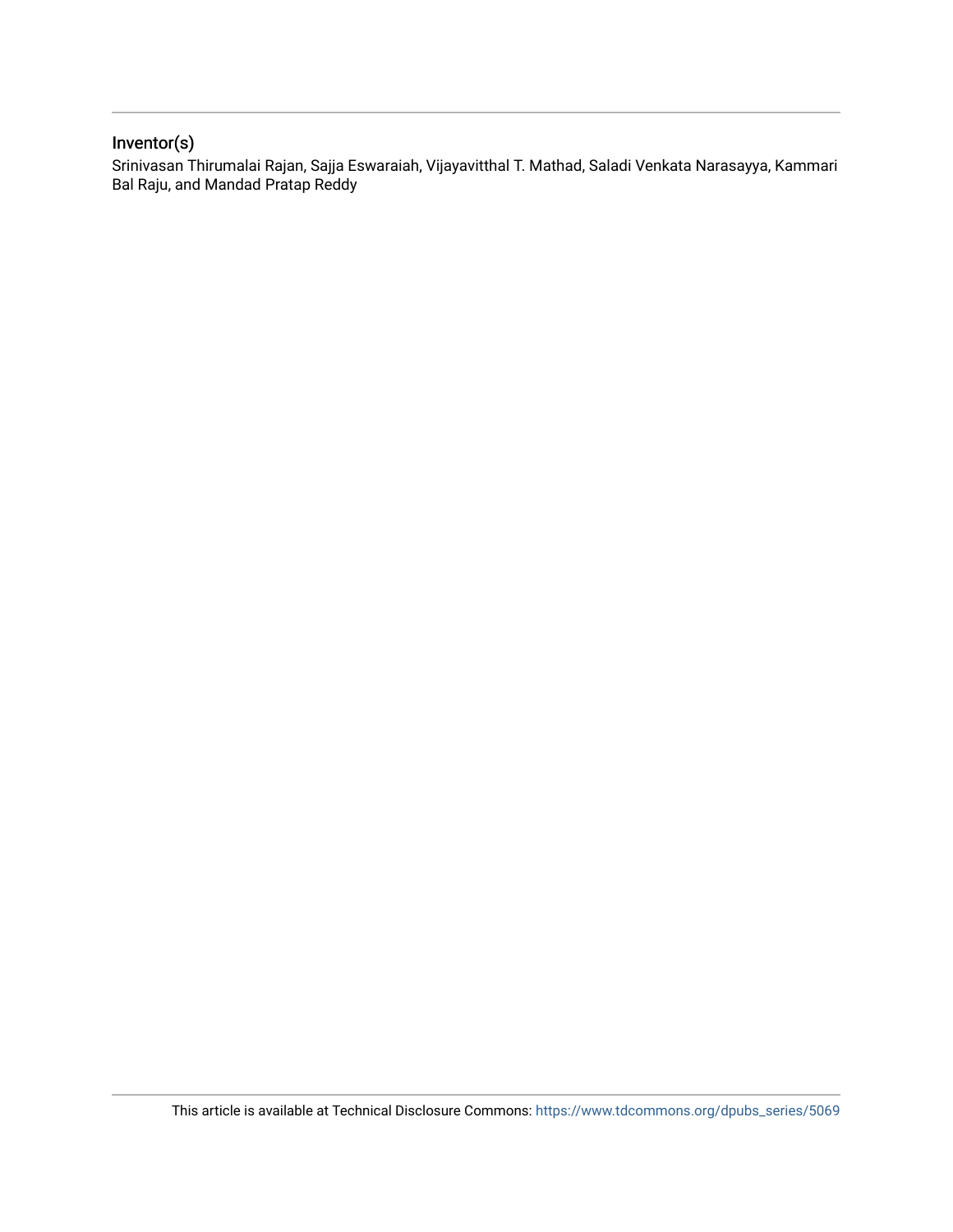# **Novel crystalline polymorph of Baloxavir marboxil and process for preparation thereof**

#### **Field of the Invention:**

5 The present invention provides novel crystalline polymorph of Baloxavir marboxil comprising Baloxavir marboxil compound of formula-1 and Methylparaben compound of formula-2 and process for preparation thereof.



#### **Background of the Invention:**

 $({(12aR)-12-[(11S)-7,8-difluoro-6,11-dihydrodibenzo[b,e]thiepin-11-y1]-6,8-dioxo-$ 

3,4,6,8,12,12a-hexahydro-1H-[1,4]oxazino[3,4-c]pyrido[2,1-f][1,2,4]triazin-7-yl}oxy)methyl methyl carbonate, commonly known as Baloxavir marboxil is an antiviral polymerase acidic

15 (PA) endonuclease inhibitor indicated for the treatment of acute uncomplicated influenza. Baloxavir marboxil has been approved by USFDA on October 24, 2018 and by PMDA (The Pharmaceuticals and Medical Devices Agency, Japan) on February 23, 2018.

US8987441B2 and US10392406B2 describes Baloxavir marboxil, its analogs and processes for their preparation.

20 US10759814B2 describes three crystalline polymorphs of Baloxavir marboxil namely form-I, form-II, form-III and processes for their preparation.

WO2020181025A1 describes six crystalline polymorphs of Baloxavir marboxil namely form-BM1, form-BM2, form-BM3, form-BM4, form-BM5, form-BM6 and amorphous form and also describes processes for their preparation.

25 CN111875619A describes new crystal form of Baloxavir marboxil and processes for its preparation.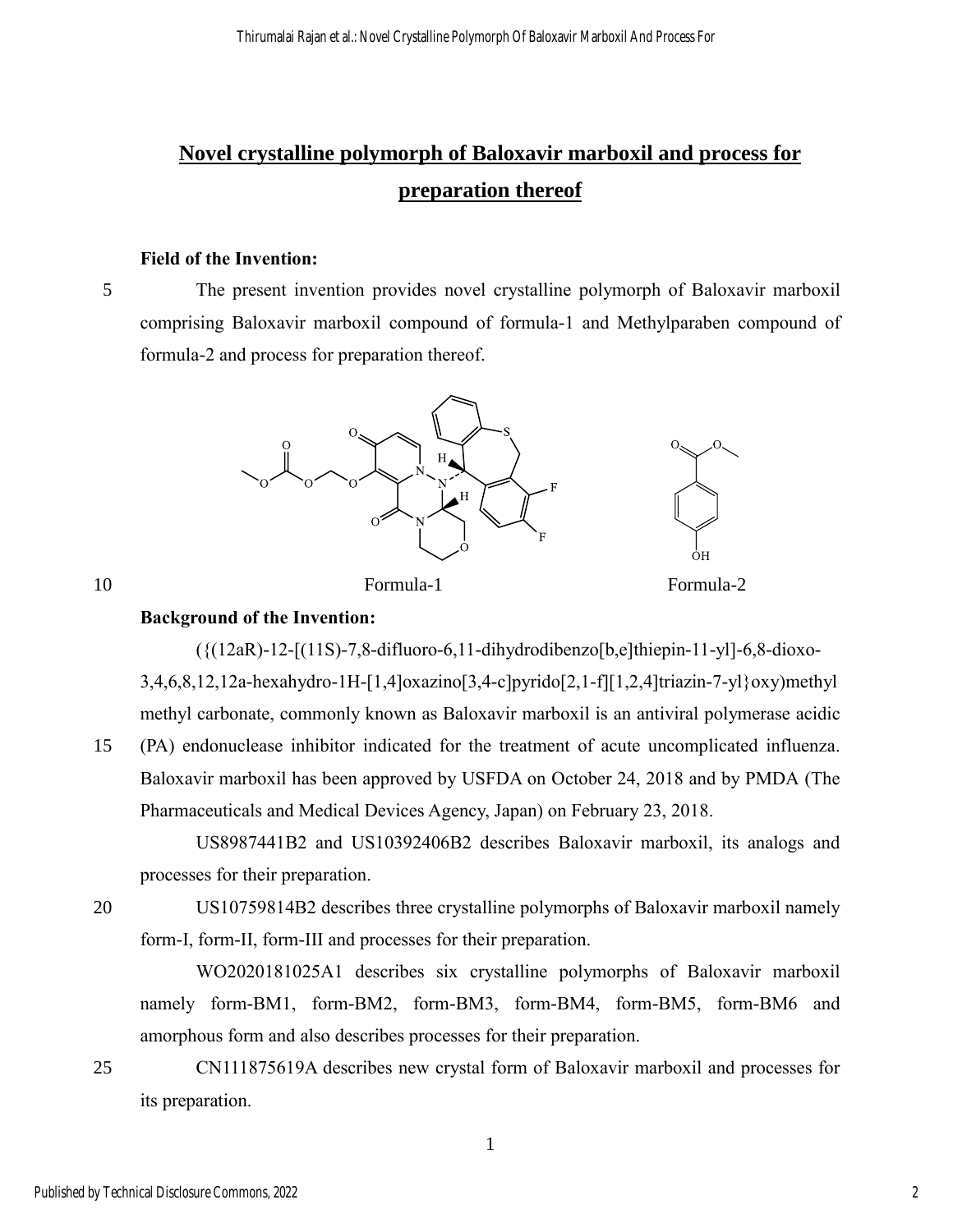CN111961064A describes 'α' crystal form of Baloxavir marboxil and its process for preparation.

CN111377944 A describes two crystalline polymorphs of Baloxavir marboxil namely form-A, form-B and processes for their preparation.

5 Still, there is a significant need in the art to develop novel polymorph of Baloxavir marboxil.

The present inventors after significant efforts have surprisingly found novel crystalline polymorph of Baloxavir marboxil comprising Baloxavir marboxil and Methylparaben.

10

### **Brief description of the invention:**

 The first embodiment of the present invention is to provide a novel crystalline polymorph of Baloxavir marboxil comprising Baloxavir marboxil and Methylparaben.

15 The second embodiment of the present invention is to provide a process for the preparation of novel crystalline polymorph of Baloxavir marboxil comprising Baloxavir marboxil and Methylparaben.

## **Brief Description of the Drawing:**

20 **Figure-1:** Illustrates the PXRD pattern of novel crystalline polymorph of Baloxavir marboxil comprising Baloxavir marboxil and Methylparaben.

## **Detailed description of the Invention:**

 The first embodiment of the present invention is to provide a novel crystalline 25 polymorph of Baloxavir marboxil comprising Baloxavir marboxil and Methylparaben, which is herein designated as form-R.

The novel crystalline form-R of Baloxavir marboxil of the present invention is characterized by its PXRD pattern having peaks at 4.0, 7.9 and  $11.0 \pm 0.2^{\circ}$  of 20 values.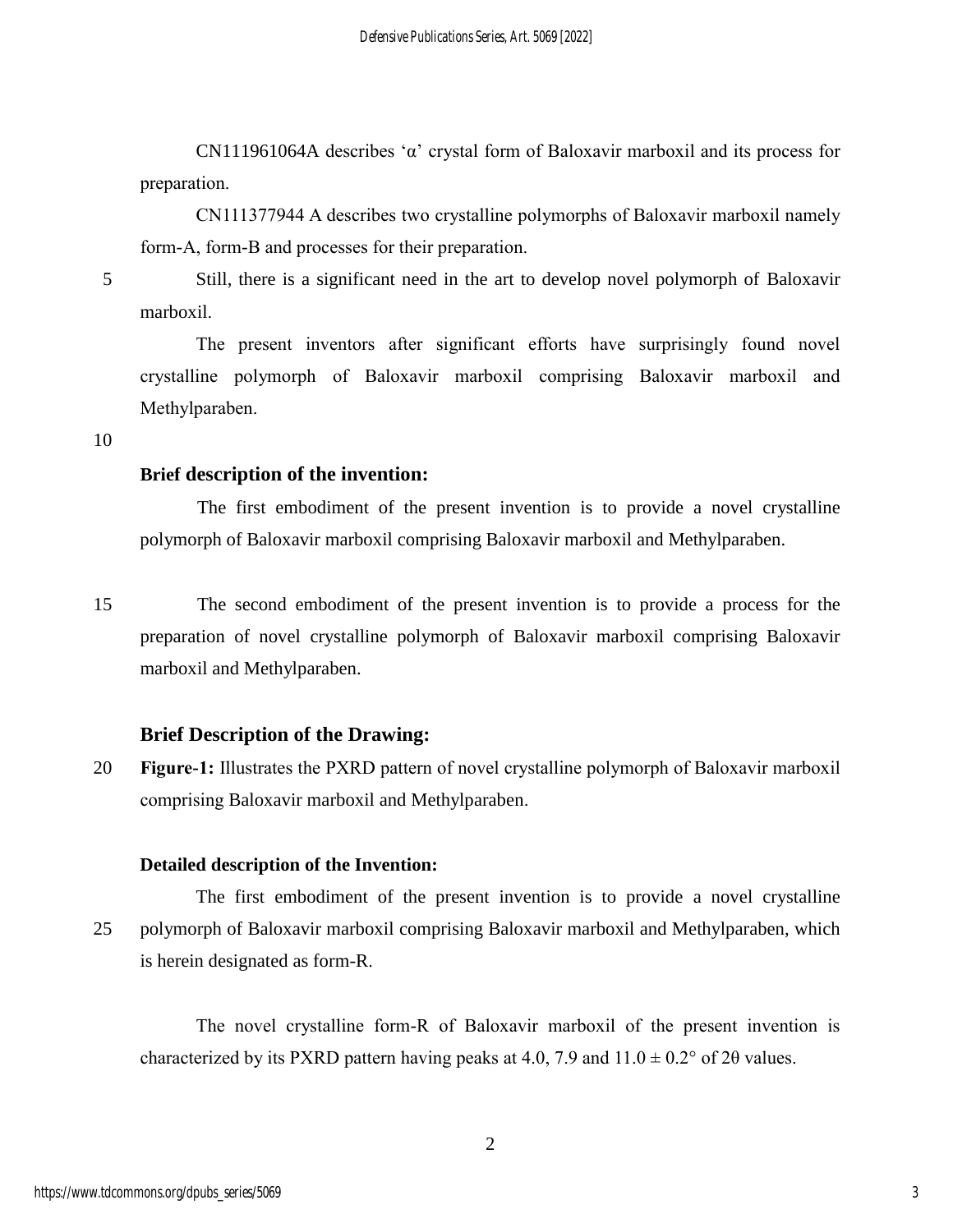The crystalline form-R of Baloxavir marboxil of the present invention is further characterized by its PXRD pattern having peaks at 11.4, 12.0 and  $17.9 \pm 0.2^{\circ}$  of 2 $\theta$  values.

The crystalline form-R of Baloxavir marboxil of the present invention is further characterized by its PXRD pattern as illustrated in figure-1.

5

The second embodiment of the present invention provides a process for the preparation of novel crystalline form-R of Baloxavir marboxil comprising Baloxavir marboxil and Methylparaben. The said process comprising;

a) providing a solution of Baloxavir marboxil and Methylparaben in a solvent at a suitable

### 10 temperature,

b) obtaining novel crystalline form-R of Baloxavir marboxil.

An aspect of the present invention provides a process for the preparation of crystalline polymorph of Baloxavir marboxil comprising Baloxavir marboxil and 15 Methylparaben. The said process comprising;

- a) providing a solution of Baloxavir marboxil and Methylparaben in a solvent at a suitable temperature,
- b) obtaining crystalline polymorph of Baloxavir marboxil.
- 20 The solvent in step-a) is selected from chloro solvents such as dichloromethane, chloroform, carbon tetrachloride or their mixtures; and the temperature ranges from about 25°C to about 100°C.

The solution of step-a) of the above process can be optionally filtered to make it particle free.

25 In an aspect of the present invention, the solution of step-a) of the above process can be optionally treated with charcoal to remove the colour/to clarify the solution.

 In one aspect of the present invention, the solution in step-a) of the above described process can be provided by dissolving Baloxavir marboxil and Methylparaben in a solvent.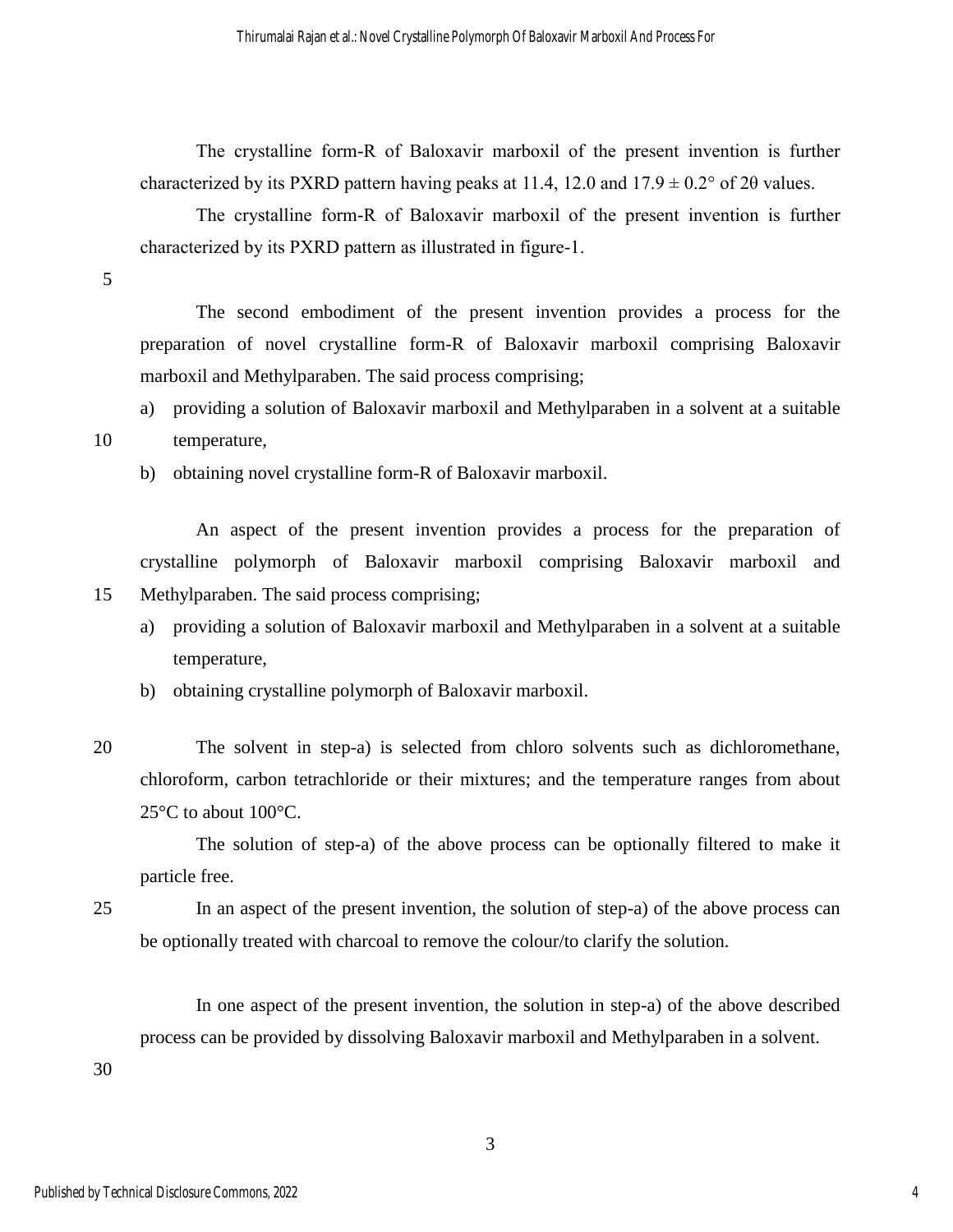The crystalline polymorph of Baloxavir marboxil in step-b) can be obtained by removal of the solvent from the mixture by various techniques. The techniques include but not limited to decantation, filtration, evaporation, distillation, cooling the reaction mixture to a lower temperature, holding the mixture for sufficient time to precipitate the solid followed

5 by removal of the solvent by any of the above techniques.

In an aspect of the second embodiment, the said crystalline polymorph is prepared by adding a second solvent to a solution comprising Baloxavir marboxil and Methylparaben in a solvent, filtration of the precipitated solid followed by drying the solid.

10

Wherein, the second solvent is selected from hydrocarbon solvents. In one aspect, the second solvent is preferably n-heptane.

The solvent may be removed optionally under reduced pressures, at temperatures less 15 than about 100°C, less than about 60°C, less than about 40°C, less than about 20°C, less than about  $0^{\circ}$ C, less than about -20 $^{\circ}$ C, less than about -40 $^{\circ}$ C, less than about -60 $^{\circ}$ C or at less than about -80°C.

The first aspect of the second embodiment of the present invention provides a process 20 for the preparation of crystalline polymorph of Baloxavir marboxil comprising Baloxavir marboxil and Methylparaben. The said process comprising;

- a) providing a solution of Baloxavir marboxil and Methylparaben in dichloromethane,
- b) evaporation of the solvent to provide crystalline polymorph of Baloxavir marboxil.

25 The second aspect of the second embodiment of the present invention provides a process for the preparation of novel crystalline polymorph of Baloxavir marboxil comprising Baloxavir marboxil and Methylparaben. The said process comprising;

- a) providing a solution of Baloxavir marboxil and Methylparaben in dichloromethane,
- b) combining the solution with n-heptane to provide crystalline polymorph of Baloxavir 30 marboxil.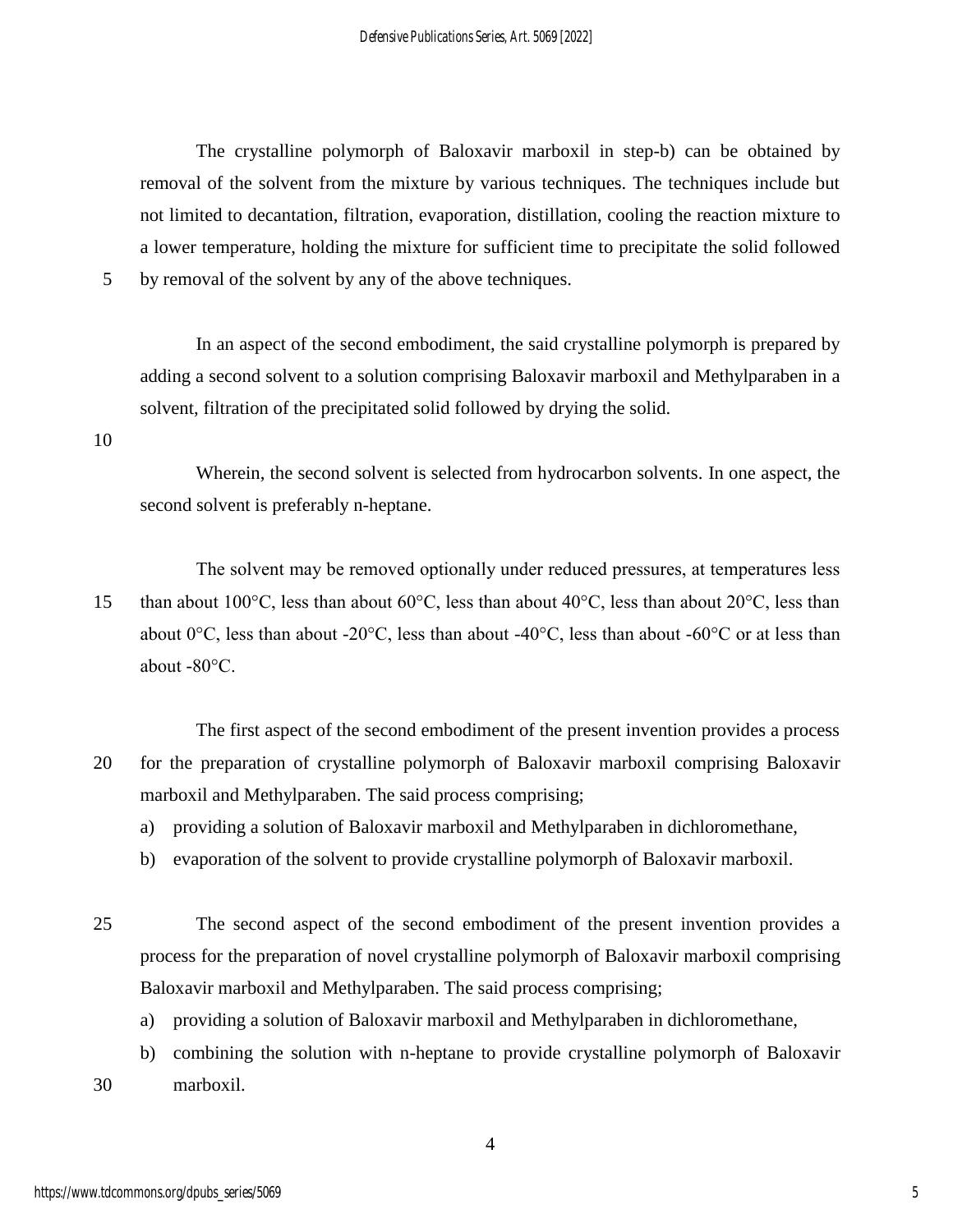The Baloxavir marboxil compound of formula-1 which is used as the input in the above process for the preparation of novel crystalline form-R of Baloxavir marboxil of the present invention can be synthesized by any of the processes known in the art.

Methylparaben which is used as the input in the above process can be obtained from 5 any commercial sources available.

The novel crystalline form-R of compound of formula-1 of the present invention is useful for the preparation of various pharmaceutical compositions formulated in a manner suitable for the route of administration to be used where at least a portion of compound of formula-1 is present in the composition in particular polymorphic form mentioned.

10 The third embodiment of the present invention provides the use of novel crystalline form-R of compound of formula-1 of the present invention for the preparation of pharmaceutical formulations.

The fourth embodiment of the present invention provides a pharmaceutical composition comprising novel crystalline form-R of compound of formula-1 of the present 15 invention and at least one pharmaceutically acceptable excipient.

The fifth embodiment of the present invention provides a method of treating a patient in need thereof comprising administering to the said patient a therapeutically effective amount of novel crystalline form-R of compound of formula-1 of the present invention.

The novel crystalline form-R of compound of formula-1 produced by the process of 20 the present invention may have particle size distribution of  $D_{90}$  less than about 400 µm, preferably less than about 300 µm, more preferably less than about 200 µm. In one aspect of the present invention, the novel crystalline form-R of compound of formula-1 may have particle size distribution of  $D_{90}$  less than about 100  $\mu$ m, preferably less than about 50  $\mu$ m.

The crystalline compound of formula-1 produced by the process of the present 25 invention can be further micronized or milled to get desired particle size to achieve desired solubility profile based on different forms of pharmaceutical composition requirements. Techniques that may be used for particle size reduction includes but not limited to single or multi-stage micronization using cutting mills, pin/cage mills, hammer mills, jet mills, fluidized bed jet mills, ball mills and roller mills. Milling/micronization may be performed

30 before drying or after drying of the product.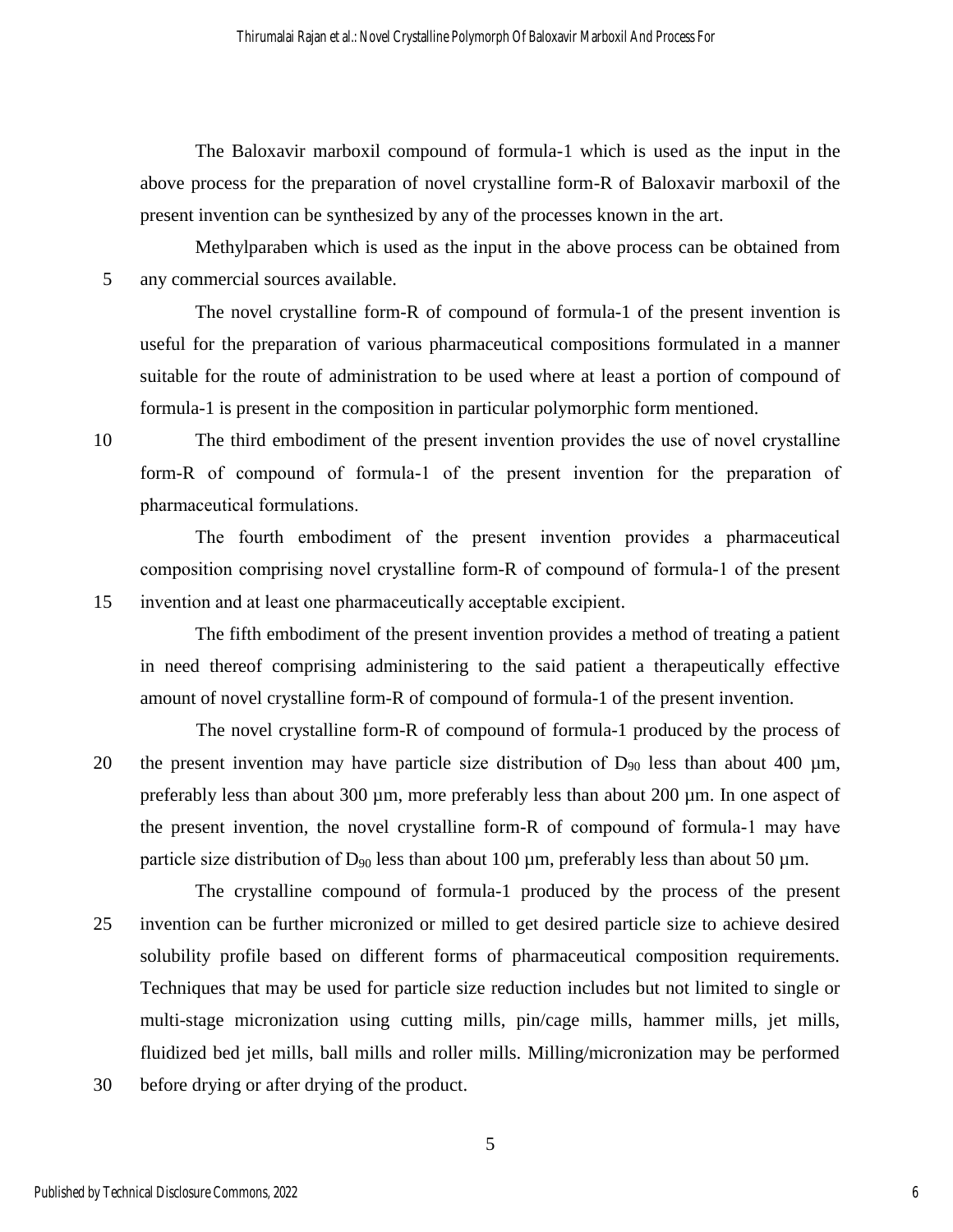#### **P-XRD Method of Analysis:**

The PXRD analysis of compound of formula-1 of the present invention was carried out by using BRUKER/D8 ADVANCE diffractometer using CuKα radiation of wavelength 1.5406A° and at a continuous scan speed of 0.03°/min.

5

The best mode of carrying out the present invention is illustrated by the below mentioned example. This example is provided as illustration only and hence should not be construed as limitation to the scope of the invention.

#### 10 **Example:**

## **Example-1: Preparation of novel crystalline form-R of Baloxavir marboxil comprising Baloxavir marboxil and Methylparaben**

Baloxavir marboxil (1.0 gm) and Methylparaben (0.266 gm) were dissolved in dichloromethane (5 ml) at 25-30°C. The solution was held at 25-30°C for 3 hr. Evaporated

15 the solvent, collected the solid and dried to get the title compound. The PXRD pattern of the obtained compound is shown in figure-1. Yield: 1.05 gm.

## **Example-2: Preparation of crystalline form-R of Baloxavir marboxil comprising**  20 **Baloxavir marboxil and Methylparaben**

A mixture of Baloxavir marboxil (5 gm), Methylparaben (1.33 gm) and dichloromethane (25 ml) was stirred for 15 min at 25-30°C. n-Heptane (150 ml) was slowly added to the solution at 25-30°C and stirred for 2 hr 15 min at the same temperature. Filtered the solid, washed with n-heptane and dried the material to get the title compound.

25 The PXRD pattern of the obtained compound is similar to figure-1. Yield: 4.8 gm.